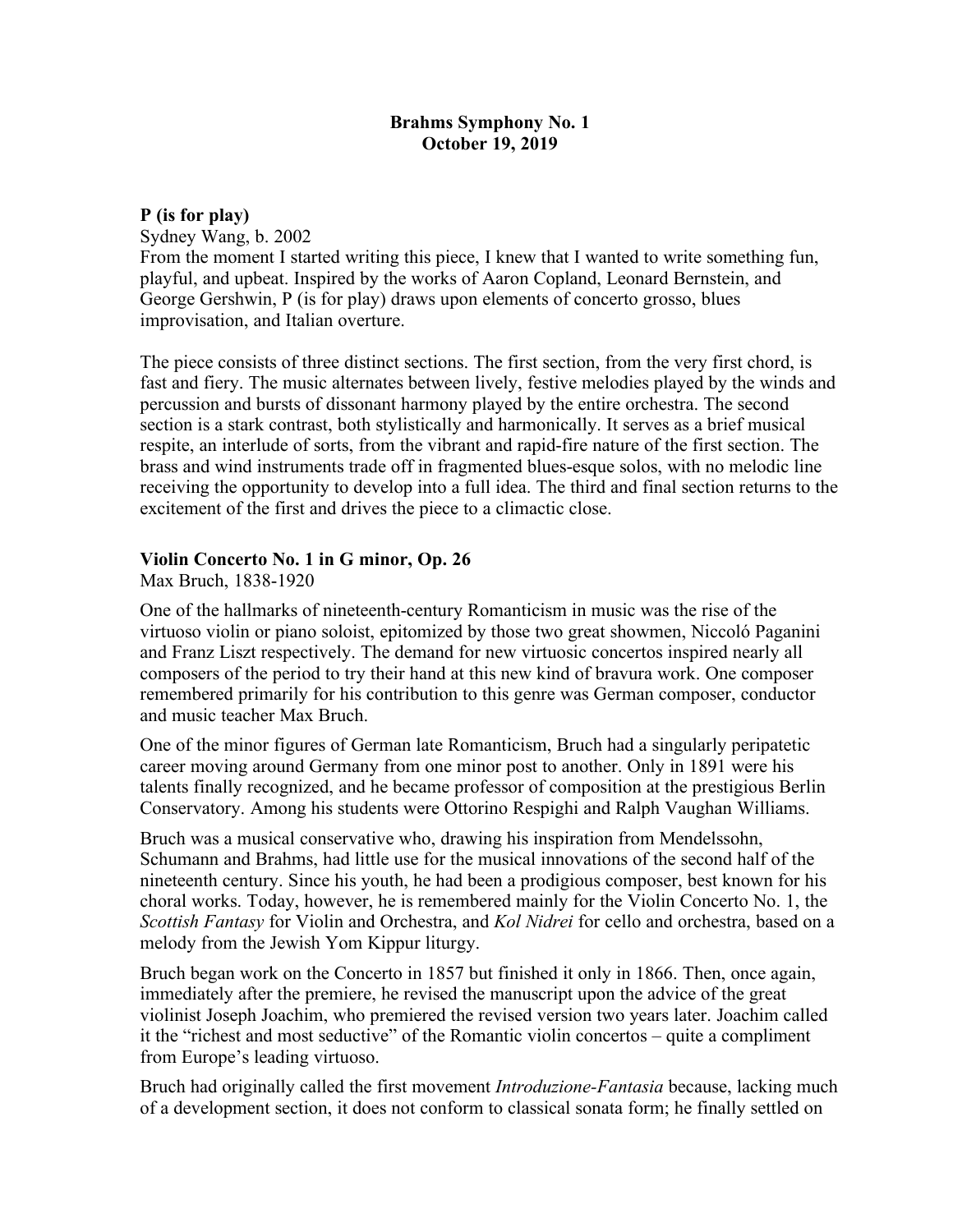the simpler title, *Vorspiel* (Prelude.) The melancholy mood of the first movement is intensified by the slow tempo and brooding presence of the timpani, which opens the movement and literally provides a heartbeat throughout. The *Adagio*, which follows without pause, is the heart of the Concerto, intensifying the emotional tone set in the previous movement. The fiery *Finale: Allegro Energetico* is aptly named. Its pyrotechnics may have inspired Brahms, who composed his Violin Concerto with its folk-like final movement more than ten years later.

## **Symphony No. 1 in C minor, Op. 68**

Johannes Brahms, 1833-1897

"You don't know what it is like always to hear that giant marching along behind me," Brahms wrote to the conductor Hermann Levi, in reference to Beethoven. As a classicallyoriented composer who revered Beethoven, Brahms found writing a symphony a daunting proposition. It took fame, respectability, middle age and numerous false starts before he finally finished his First Symphony at age 43, after at least 14 years' gestation. An earlier attempt at a symphony, in 1854, ended up, after numerous transformations, as part of the Dminor Piano Concerto and the *German Requiem*.

Despite Brahms's reputation and the positive anticipation of the public, the Symphony, premiered in 1876, was at first coolly received. The rigorous classical form baffled the public and critics, who expected something more romantic and innovative. Wagner, Liszt and programmatic music were all the rage, and most critics considered the classical form backward looking and reactionary. But it was not long before the Symphony's riveting power was recognized, along with its own contribution to symphonic innovation.

If, indeed, the First Symphony cannot strictly be considered program music, it nevertheless unfolds with great drama – even, one might say, a musical plot. While the typical classical symphony gives the greatest weight to the first movement, ending with a faster rousing finale, often a dance, Mozart, in his last three symphonies, and Beethoven in the Third, Fifth and especially the Ninth Symphonies, recast the pattern. In these works, the finale provides the culmination to the entire symphony. When listening to Brahms's First, one can easily imagine the composer's reticence at treading in the great man's shadow. Nevertheless, his combined sense for musical drama and structure prevailed as he launched what conductor Hans von Bülow called "The Tenth." Only Mendelssohn in his Symphony No. 3, "The Scottish," had trod that path.

The ominous pounding of the timpani under slow ascending and descending chromatic scales, fragmentary motives and the ambiguous tonality of the Introduction poses a musical question – actually more of a demand – that remains unresolved until the final movement. It is one of the most spine-chilling introductions in all of classical music. The following *Allegro* fleshes out motives from the Introduction into full-fledged themes, first by combining them contrapuntally, then developing them with an almost savage energy.

The middle two movements are a respite from the drive of the first. The second movement, a classic ABA form, although with a highly modified repeat, is reminiscent of Beethoven's variations in the slow movement of the Ninth Symphony. The movement also contains allusions to thematic material from the first and hints at the main theme of the third movement to come.